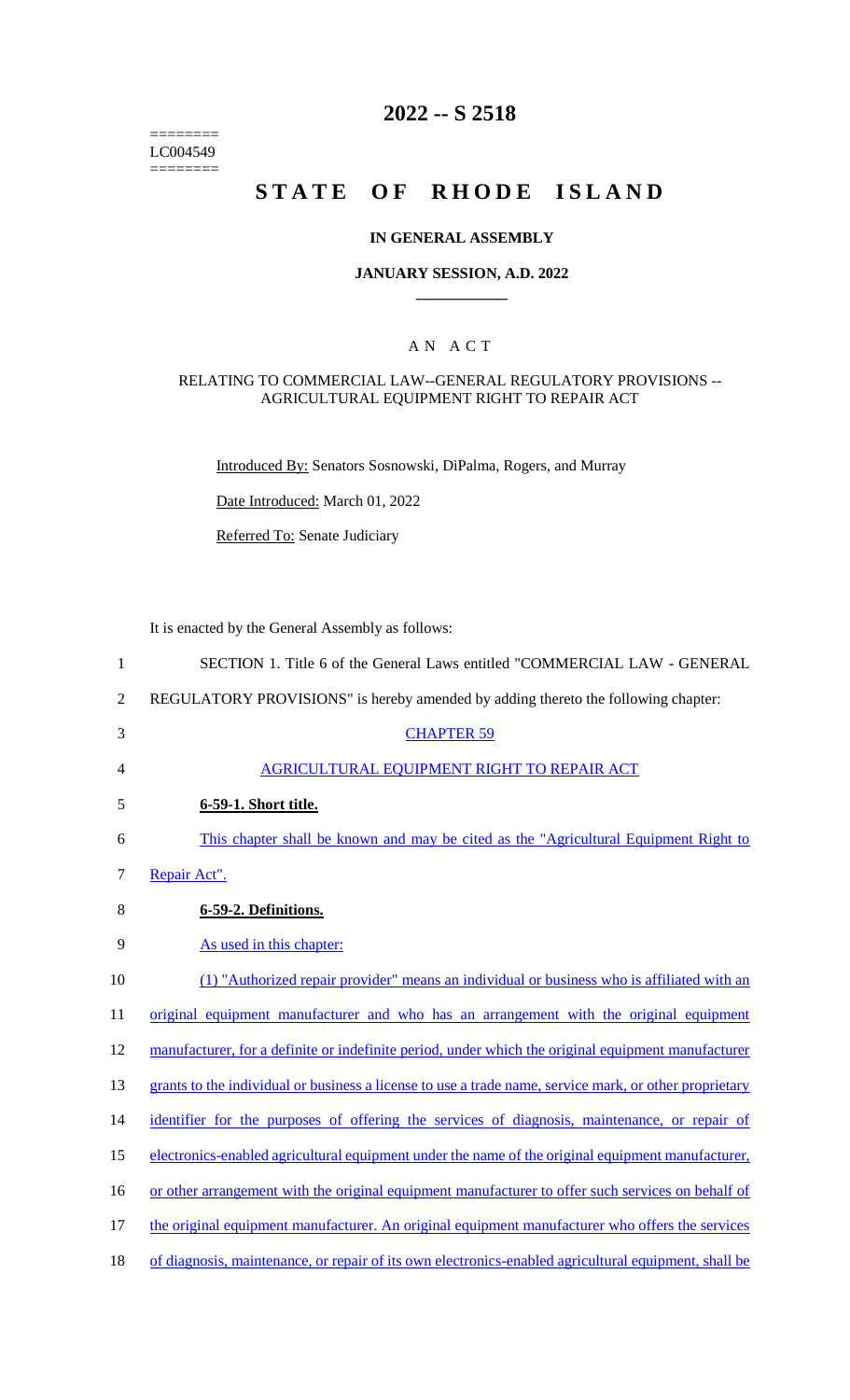1 considered an authorized repair provider with respect to such equipment;

2 (2) "Documentation" means any manual, diagram, reporting output, service code 3 description, schematic, product guides, product service demonstrations, training seminars, clinics, 4 fleet management information, connected support, mobile applications, on-board diagnostics via 5 diagnostics port or wireless interface, or other guidance or information on service, parts, operation, 6 safety, electronic field diagnostic service tools, or training for use in effecting the services of 7 diagnosis, maintenance, or repair of electronics-enabled agricultural equipment; 8 (3) "Electronics-enabled agricultural equipment" or "equipment" means any product, part 9 of a product, or attachment to a product, when sold or leased for use in farming, ranching, or other 10 agriculture, that depends for its functioning, in whole or in part, on digital electronics embedded in 11 or attached to it. The term includes, but is not limited to, a tractor, trailer, combine, tillage, planting, 12 irrigation, or cultivating implement, baler, unmanned aircraft system, or off-road vehicle. 13 Electronics-enabled agricultural equipment or equipment does not include motor vehicles, and does 14 not include consumer electronic devices, including wireless communication devices and 15 computers; 16 (4) "Embedded software" means any programmable instructions provided on firmware 17 delivered with electronics-enabled agricultural equipment, or with a part for such equipment, for 18 purposes of equipment operation, including all relevant patches and fixes made available by the 19 manufacturer of such equipment or part for such purposes; 20 (5) "Fair and reasonable terms for obtaining a part, a tool, documentation, or software" 21 means at fair and reasonable costs and terms that do not impair the contracts and agreements 22 between authorized repair providers affiliated with the original equipment manufacturer. Fair and 23 reasonable terms shall not include additional cost or burden not reasonably necessary, or designed 24 to be an impediment on the independent repair provider or equipment owner. 25 (6) "Fair and reasonable terms for software tools" means permitting or effecting the 26 diagnosis, maintenance, or repair and enabling full functionality of electronics-enabled agricultural 27 equipment without requiring authorization or Internet access, or in a manner that impairs the 28 efficient and cost-effective performance of any of those activities unless authorization is required 29 to prevent access to source code or infringement of intellectual property in software or hardware 30 that is owned and licensed to the original equipment manufacturer by a third party and subject to 31 terms of use; 32 (7) "Firmware" means a software program or set of instructions programmed on 33 electronics-enabled agricultural equipment, or on a part for such equipment, to allow the equipment

34 or part to communicate within itself or with other computer hardware;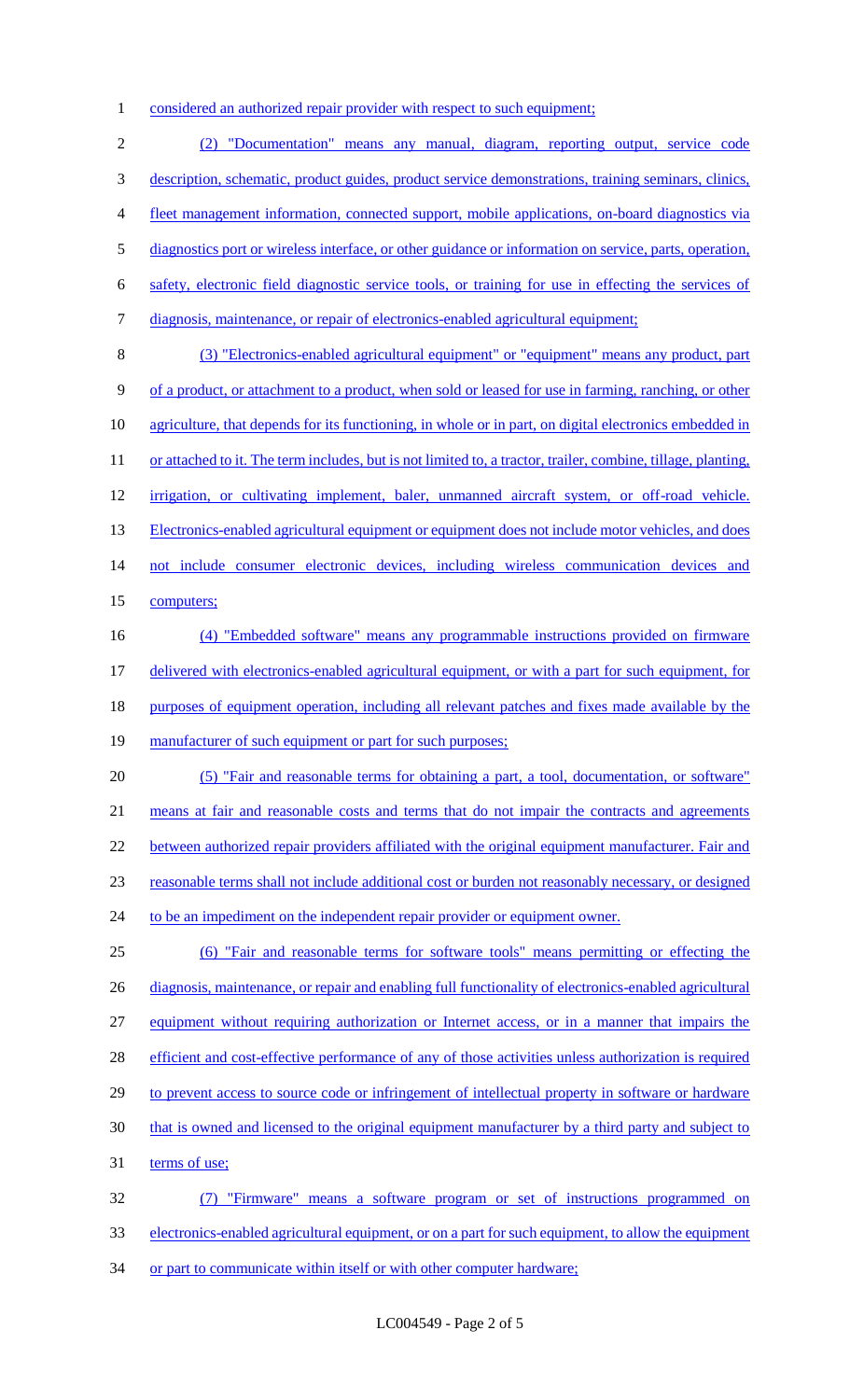(8) "Independent repair provider" means an individual or business operating in this state, 2 that does not have an arrangement with an original equipment manufacturer, and is not affiliated with any individual or business which has such an arrangement with an original equipment manufacturer, and is engaged in the service of, diagnosis, maintenance, or repair of electronics-5 enabled agricultural equipment. An original equipment manufacturer, individual or business which has a service or repair arrangement with another original equipment manufacturer, shall be considered an independent repair provider for purposes of those instances in which it engages in the service of, diagnosis, maintenance, or repair of electronics-enabled agricultural equipment that is not manufactured by or sold under the independent repair provider's brand name; (9) "Motor vehicle" shall have the same meaning as set forth in § 31-1-3; (10) "Original equipment manufacturer" means a business engaged in the business of 12 selling, leasing, or otherwise supplying new electronics-enabled agricultural equipment 13 manufactured by or on behalf of itself, to any individual or business; 14 (11) "Owner" means an individual or business that owns or has leased for use in this state electronics-enabled agricultural equipment; (12) "Part" means any replacement part, either new or used, made available by an original 17 equipment manufacturer for purposes of effecting the service, maintenance or repair of electronics-18 enabled agricultural equipment manufactured by or on behalf of, sold or otherwise supplied by the original equipment manufacturer; (13) "Repair" means to maintain, diagnose, and repair machinery that results in the machine being returned to its original specifications. Repair does not include performing any activities that 22 result in the machine being modified outside of the original equipment manufacturer specifications. Specifically, repair does not include the ability to: 24 (i) Reset an immobilizer system or security-related electronic modules; (ii) Reprogram any electronic processing units or engine control units and parameters; 26 (iii) Change any equipment or engine settings that negatively affect emissions or safety compliance; or 28 (iv) Download or access the source code of any proprietary embedded software or code. (14) "Tool" means any software program, hardware implement, product service demonstrations, training, seminars, clinics, on-board diagnostics via diagnostics port or wireless interface, electronic field diagnostic service tools and training on how to use them, or other apparatus used for diagnosis, maintenance, or repair of electronics-enabled agricultural equipment, including software or other mechanisms that provision, program, or pair a new part, calibrate functionality, or perform any other function required to bring the product back to specifications.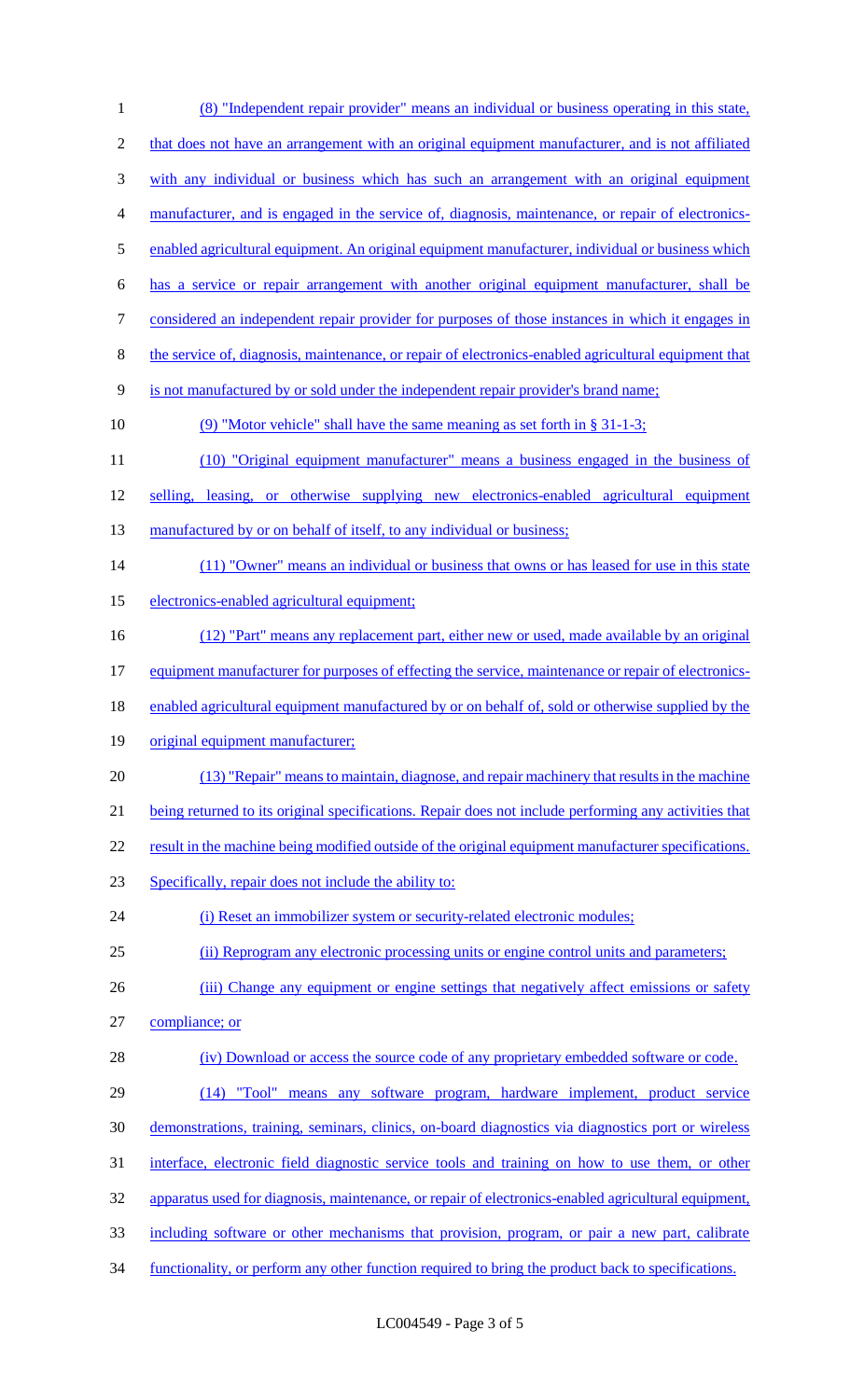| $\mathbf{1}$ | $(15)$ "Trade secret" shall have the same meaning as set forth in § 6-41-1.                            |
|--------------|--------------------------------------------------------------------------------------------------------|
| 2            | 6-59-3. Agricultural equipment manufacturer's duty.                                                    |
| 3            | For electronics-enabled agricultural equipment, and parts for such equipment, sold or used             |
| 4            | in this state, an original equipment manufacturer shall make available, for purposes of diagnosis,     |
| 5            | maintenance, or repair of such equipment, to any independent repair provider, or to the owner of       |
| 6            | electronics-enabled agricultural equipment manufactured by or on behalf of, sold or otherwise          |
| 7            | supplied by, the original equipment manufacturer, on fair and reasonable terms, documentation,         |
| 8            | parts, and tools, inclusive of any updates to information or embedded software. Nothing in this        |
| 9            | section requires an original equipment manufacturer to make available documentation, parts, and        |
| 10           | tools if such documentation, parts, and/or tools are no longer available to the original equipment     |
| 11           | manufacturer.                                                                                          |
| 12           | 6-59-4. Trade secrets.                                                                                 |
| 13           | Nothing in this chapter shall be construed to require an original equipment manufacturer               |
| 14           | to divulge a trade secret to an owner or an independent service provider except as necessary to        |
| 15           | provide documentation, parts, and tools on fair and reasonable terms.                                  |
| 16           | 6-59-5. Warranty and recalls.                                                                          |
| 17           | No provision in this chapter shall be construed to alter the terms of any arrangement in               |
| 18           | force between an authorized repair provider and an original equipment manufacturer, including,         |
| 19           | but not limited to, the performance or provision of warranty or recall repair work by an authorized    |
| 20           | repair provider on behalf of an original equipment manufacturer pursuant to such arrangement,          |
| 21           | except that any provision in such terms that purports to waive, avoid, restrict, or limit the original |
| 22           | equipment manufacturer's obligations to comply with the provision of this chapter shall be void        |
| 23           | and unenforceable.                                                                                     |
| 24           | 6-59-6. Enforcement.                                                                                   |
| 25           | (a) Any person suffering loss due to a violation of this chapter may recover actual damages,           |
| 26           | reasonable attorneys' fees and court costs.                                                            |
| 27           | (b) The attorney general may enforce the provisions of this chapter in an action for an                |
| 28           | injunction or other equitable relief.                                                                  |
| 29           | (c) Any action for damages pursuant to this chapter or to enforce the provisions of this               |
| 30           | chapter shall be filed within three (3) years of the violation.                                        |
| 31           | SECTION 2. This act shall take effect upon passage.                                                    |

 $=$ LC004549 ========